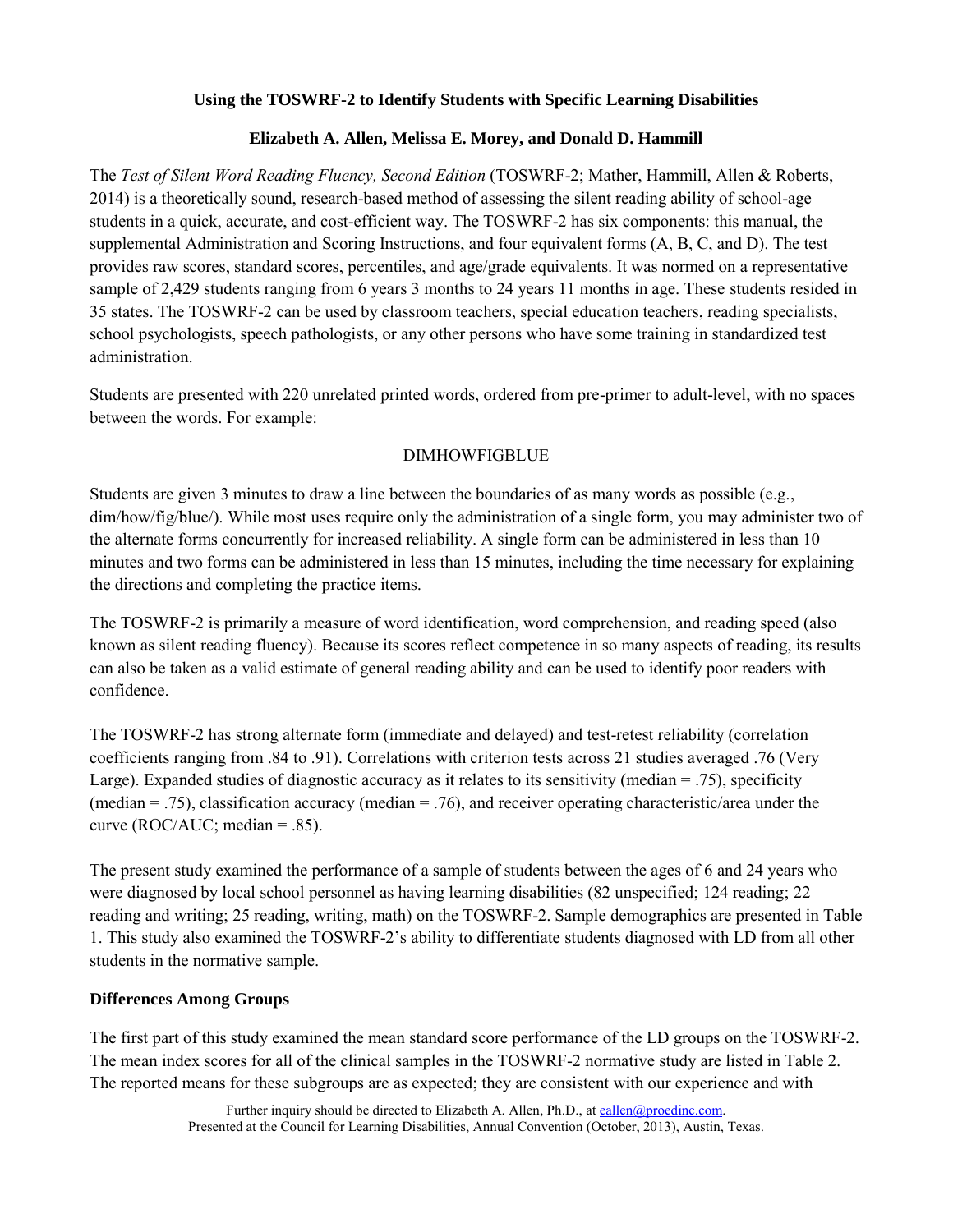similar data reported in manuals of other tests of reading (e.g*., Gray Oral Reading Tests—Fifth Edition* [Wiederholt & Bryant, 2012]; *Test of Word Reading Efficiency—Second Edition* [Torgesen, Wagner, & Rashotte, 2012]; *Test of Silent Contextual Reading Fluency—Second Edition* [Hammill, Wiederholt, & Allen, 2014]). Based on our knowledge of reading problems among subgroups with disabilities and non-native English speakers, we would predict that students with a learning disability diagnosis affecting reading would have the lowest mean standard scores and that the remaining subgroups would range from low average to below average. The results were as expected, providing strong evidence of the TOSWRF-2's validity in identifying students with learning disabilities.

# **Diagnostic Accuracy**

Diagnostic accuracy refers to the precision with which a test differentiates individuals with a disorder from those without a disorder. Researchers such as Betz, Eickhoff, and Sullivan (2013) and Dollaghan (2004) have suggested that this is "the most important criterion for evaluating a diagnostic measure" (Dollaghan, 2004, p.395). Methods for establishing diagnostic accuracy involve the computation of a test's sensitivity and specificity indexes. In the current context, the sensitivity index reflects the ability of a test to correctly identify students who have a reading impairment. The specificity index refers to the ability of a test to correctly identify examinees who do not have a reading impairment.

The results for sensitivity and specificity are reported as proportions (i.e., percentages). The size of the proportions necessary to be considered acceptable varies depending on the purpose of the analysis (e.g., when screening for cancer, a relatively high number of false positives is tolerable in order to ensure that the number of true positives identified is high). Educational researchers vary in their opinions about how large a test's sensitivity and specificity indexes should be. Wood, Flowers, Meyer, and Hill (2002) recommend that the sensitivity and specificity indexes should be at least .70. Jansky (1978), Gredler (2000), and Kingslake (1983) prefer .75 for both indexes. Carran and Scott (1992) and Plante and Vance (1994) recommend a more rigorous standard of .80 or higher. Jenkins and others (Jenkins, 2003; Jenkins, Hudson, & Johnson, 2007; Johnson, Jenkins, Petscher, & Catts, 2009) recommend that sensitivities be high—perhaps as high as .90—and that specificity levels be relatively high as well.

The receiver operating characteristic/area under the curve (ROC/AUC) "is a measure of the overall performance of a diagnostic test and is interpreted as the average value of sensitivity for all possible values of specificity" (Park, Goo, & Jo, 2004, p. 13). ROC/AUC values range from 0 (representing zero predictive ability) to 1 (representing perfect predictive ability). Zhou, Obuchowski, and Obuchowski (2002) recommend that screening measures designed to distinguish between students with satisfactory and unsatisfactory reading ability should have ROC/AUC values that are close to 1. Compton, Fuchs, L. Fuchs, and Bryant (2006) suggest that ROC/AUCs of .90 and above are considered excellent; .80—.89 are good; .70—.79 are fair; and .70 or below are poor.

In the second part of this study, we conducted a series of diagnostic accuracy analyses to examine the TOSWRF-2's ability to differentiate LD students from all other students in the normative sample. We examined the TOSWRF-2's diagnostic ability at three different cut points—standard scores of 90, 92, and 94, which represent the 25th, 30th 35th percentile ranks, respectively. The results of these analyses are reported in Table 3. These findings suggest that the TOSWRF-2 is a valid and reliable predictor of students at risk for reading failure.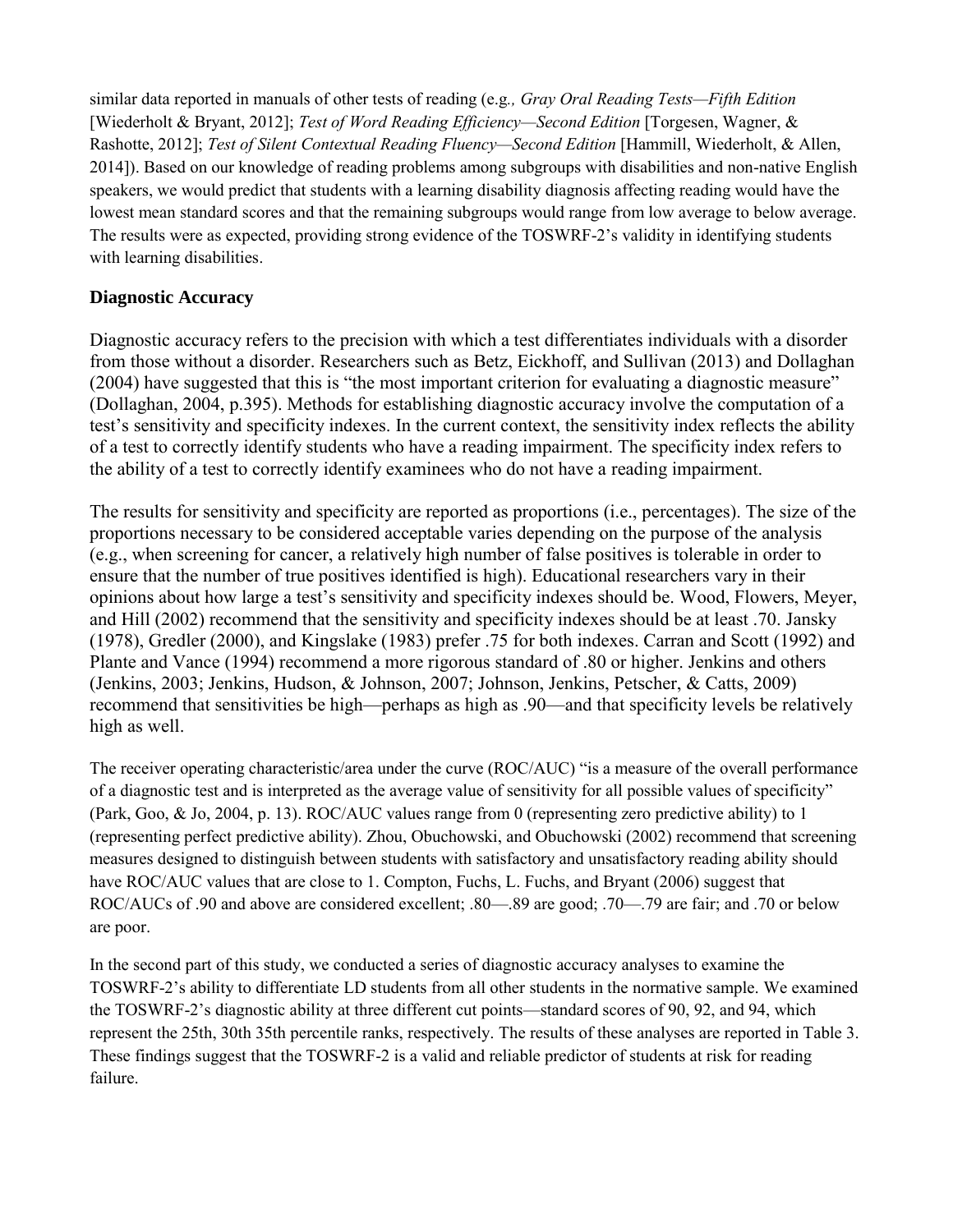### **Discussion**

The TOSWRF-2 is an efficient index of overall reading ability that could be used in a RTI framework to accurately screen students and identify those with learning disabilities. Professionals recognize the critical role fluency plays in reading proficiency (Kuhn & Stahl, 2003; National Reading Panel, 2000; Wolf, 2001). The TOSWRF-2 incorporates essential abilities like word identification and word meaning (vocabulary). Mastery of these abilities enable the student to automatize words, which is necessary for the development of fluent (i.e., accurate and speedy) silent reading.

While the validation of a measure is always ongoing, the data presented here indicate that the TOSWRF-2 is a promising school-wide, repeated measure of reading fluency that is suitable for an RTI framework, as well as in clinical settings. Its wide-range format allows for quick, economical use of single forms across multiple grade levels and its four equivalent forms are especially useful for the kind of repeated measures advocated by the National Reading Panel report (2000) and as part of the popular Response to Intervention model of service delivery (Jimerson, Burns, VanDerHeyden, 2007).

#### **References**

- Betz, S. K., Eickhoff, J. R., & Sullivan, S. F. (2013). Factors Influencing the Selection of Standardized Tests for the Diagnosis of Specific Language Impairment. Language, speech and hearing services in schools, 44, 133-146.
- Carran, D. T., & Scott, K. G. (1992). Risk assessment in preschool children: Research implications for the early detection of educational handicaps. *Topics in Early Childhood Special Education, 12,* 196–211.
- Committee on Children With Disabilities, American Academy of Pediatrics. (2001). Developmental surveillance and screening of infants and young children. *Pediatrics, 108,* 192–196.
- Compton, D. L., Fuchs, D., Fuchs, L. S., & Bryant, J. D. (2006). Selecting at-risk readers in first grade for early intervention. *Journal of Educational Psychology, 98,* 394–409.
- Dollaghan, C. (2004). Evidence-based practice in communication disorders: What do we know, and when do we know it? Journal of Communication Disorders, 37, 391-400.
- Gredler, G. R. (2000). Early childhood screening for developmental and educational problems. In B. A. Bracken (Ed.), *The psychoeducational assessment of preschool children* (pp. 399–411). Boston, MA: Allyn & Bacon.
- Hammill, D. D., Wiederholt, J. L., & Allen, E. A. (2014). *Test of silent contextual reading fluency* (2nd Ed.). Austin, TX: PRO-ED.
- Jansky, J. J. (1978). A critical review of some developmental and predictor precursors of reading disabilities. In A. L. Benton & D. Pearl (Eds.), *Dyslexia: An appraisal of current knowledge* (pp. 331– 347). New York: Oxford University Press.
- Jenkins, J. R. (2003, December). *Candidate measures for screening at-risk students*. Paper presented at the National Research Center on Learning Disabilities Responsiveness-to-Intervention Symposium, Kansas City, MO. Retrieved April 3, 2006, from http://www.nrcld.org/symposium2003/jenkins/index
- Jenkins, J. R., Hudson, R. G., & Johnson, E. S. (2007). Screening for service in an RTI framework: Candidate measures. *School Psychology Review, 36*, 582-599.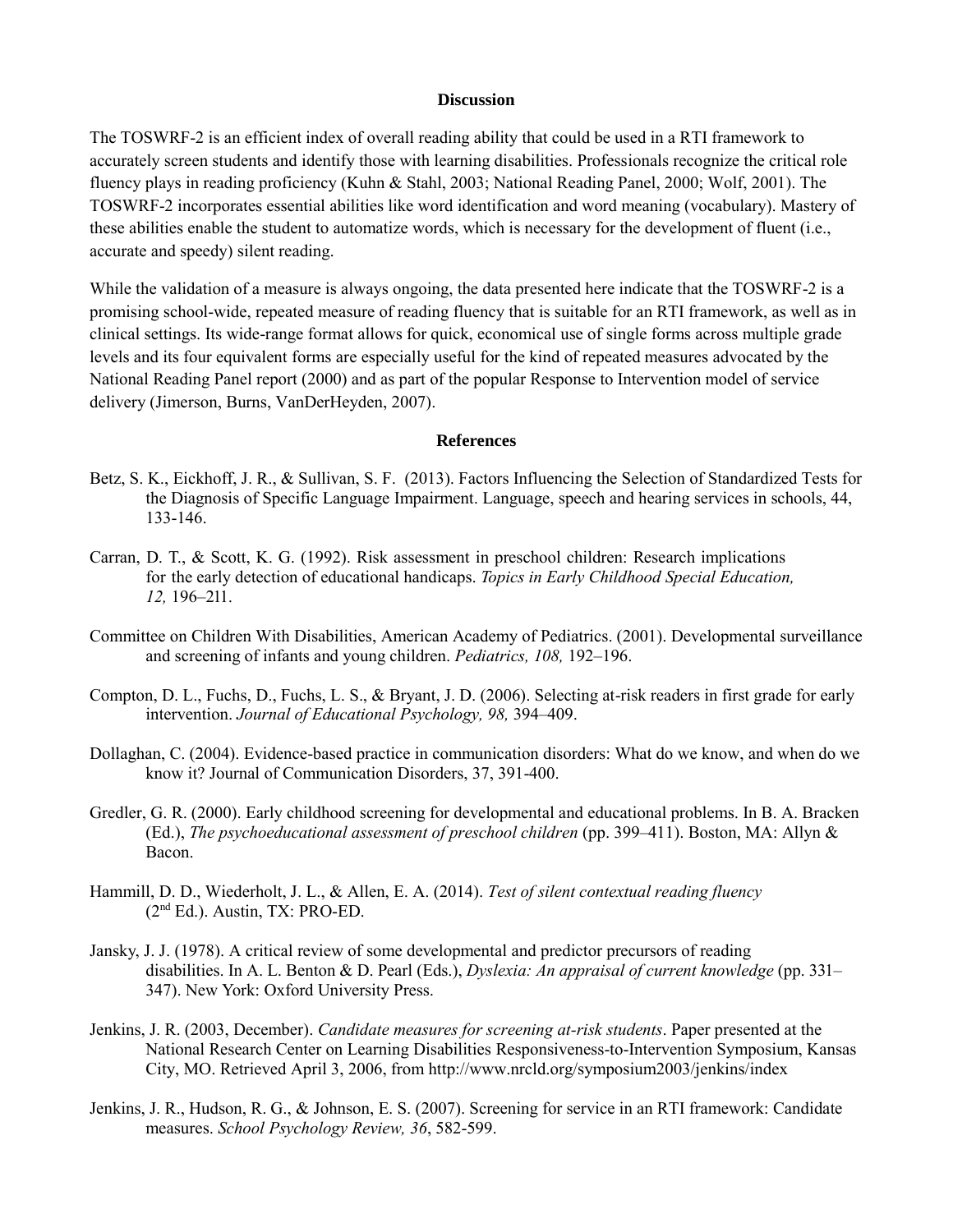- Jimerson, S. R., Burns, M. K., & VanDerHeyden, A. (2007). *Handbook of response to intervention: The science and practice of assessment and intervention*. New York: Springer.
- Johnson, E. S., Jenkins, J. R., Petscher, Y., & Catts, H. W. (2009). How can we improve the accuracy of screening instruments? *Learning Disabilities Research & Practice, 24,* 174-185.
- Kingslake, B. J. (1983). The predictive (in)accuracy of on-entry to school screening procedures when used to anticipate learning difficulties. *British Journal of Special Education, 10,* 24–26.
- Kuhn, M.R., *&* Stahl*, S.* (2003). Fluency: A review of developmental and remedial strategies. *The Journal of Educational Psychology. 95*, 1–19.
- Mather, N., Hammill, D. D., Allen, E. A., & Roberts, R. (2014). *Test of silent word reading fluency* (2nd Ed.). Austin, TX: PRO-ED.
- National Reading Panel. (2000). *Report of the national reading panel: Teaching children to read*. Washington, DC: National Institutes of Health.
- Park, S. H., Goo, J. M., & Jo, C. H. (2004). Receiver operating characteristic (ROC) curve: Practical review for radiologists. *Korean Journal of Radiology, 5(1),* 11–18.
- Plante, E. & Vance, R. (1994). Diagnostic accuracy of two tests of preschool language. American Journal of Speech-language Pathology, 4, 70-76.
- Torgesen, J. K., Wagner, R., & Rashotte, C. A. (1999). *Test of Word Reading Efficiency*. Austin, TX: PRO-ED.

Wiederholt, J. L., & Bryant, B. R. (2012). *Gray oral reading tests* (5<sup>th</sup> ed.). Austin, TX: PRO-ED.

- Wolf, M. (Ed.) (2001). Dyslexia, Fluency, and the Brain. Timonium, MD: York Press.
- Wood, F., Flowers, L., Meyer, M., & Hill, D. (2002, November). *How to evaluate and compare screening tests: Principles of science and good sense*. Paper presented at the meeting of the International Dyslexia Association, Atlanta.
- Zhou, X. H., Obuchowski, N. A., & Obuchowski, D. M. (2002). Statistical methods in diagnostic medicine. New York, NY: Wiley.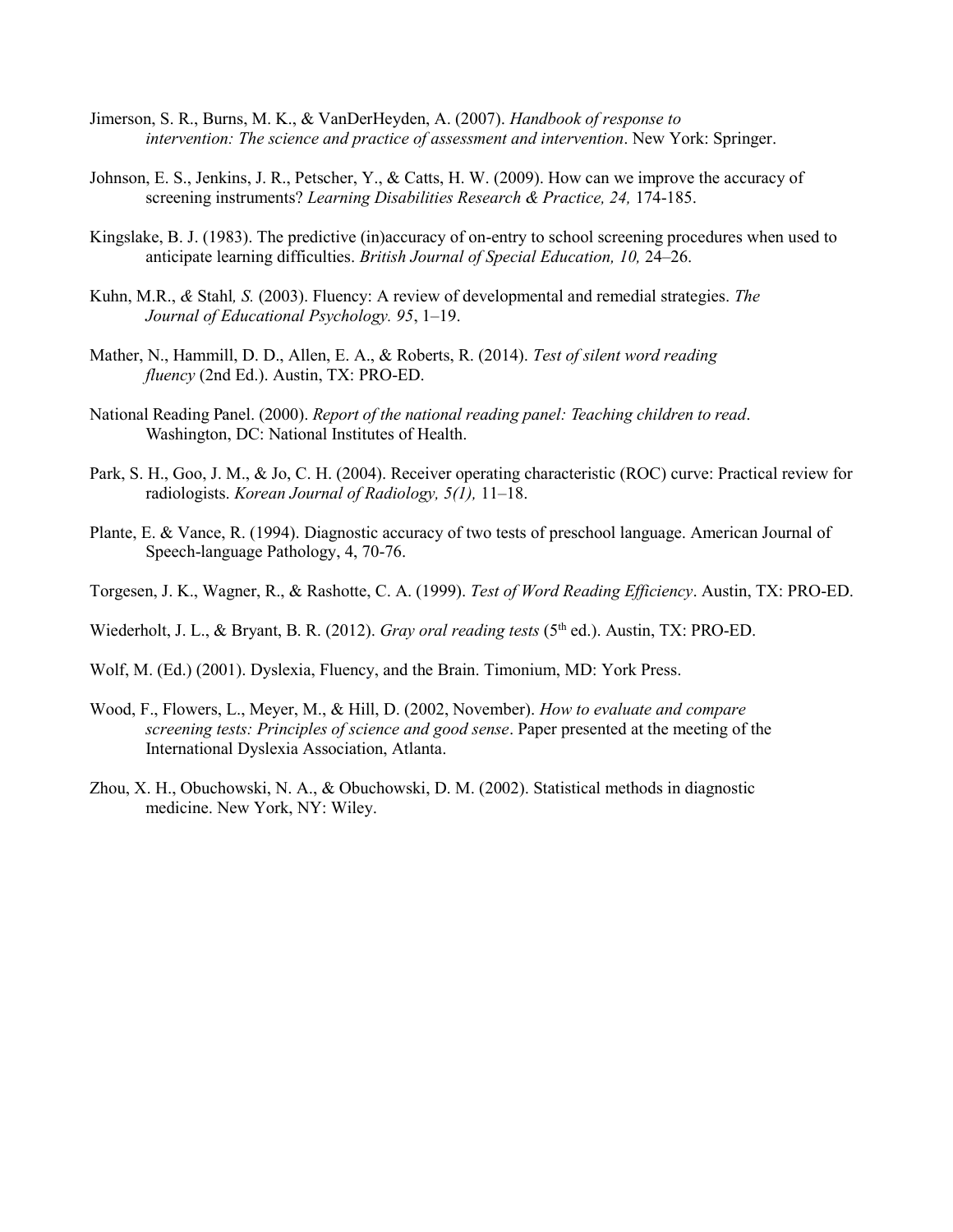Table 1 Demographic Characteristics of the Learning Disability and Normative Sample

|                                          | LD<br>Sample   | Normative<br>Sample |  |  |  |  |  |  |
|------------------------------------------|----------------|---------------------|--|--|--|--|--|--|
| Sample characteristic                    | (N)            | (N)                 |  |  |  |  |  |  |
| Total number of participants             | 206            | 2,369               |  |  |  |  |  |  |
| Age range                                | $6 - 24$       | $6 - 24$            |  |  |  |  |  |  |
| Gender                                   |                |                     |  |  |  |  |  |  |
| Male                                     | 123<br>1,144   |                     |  |  |  |  |  |  |
| Female                                   | 83             | 1,293               |  |  |  |  |  |  |
| Race                                     |                |                     |  |  |  |  |  |  |
| White                                    | 169            | 1,898               |  |  |  |  |  |  |
| Black/ African American                  | 20             | 237                 |  |  |  |  |  |  |
| American Indian/Eskimo/Aleut             | 1              | 18                  |  |  |  |  |  |  |
| Asian/Pacific Islander                   | 6              | 131                 |  |  |  |  |  |  |
| Two or more                              | 10             | 153                 |  |  |  |  |  |  |
| Hispanic                                 |                |                     |  |  |  |  |  |  |
| Yes                                      | 41             | 472                 |  |  |  |  |  |  |
| No                                       | 165            | 1,965               |  |  |  |  |  |  |
| LD Status                                |                |                     |  |  |  |  |  |  |
| Unspecified                              | 82             | 0                   |  |  |  |  |  |  |
| Reading                                  | 124            | 0                   |  |  |  |  |  |  |
| <b>Disability Status</b>                 |                |                     |  |  |  |  |  |  |
| Intellectual disability                  | 5              | 18                  |  |  |  |  |  |  |
| Attention deficit/hyperactivity disorder | 54             | 115                 |  |  |  |  |  |  |
| Articulation disorder                    | 9              | 24                  |  |  |  |  |  |  |
| Language impairment                      | 16             | 37                  |  |  |  |  |  |  |
| Deaf/hard of hearing                     | 6              | 91                  |  |  |  |  |  |  |
| Emotional/behavioral disturbance         | 13             | 44                  |  |  |  |  |  |  |
| Visual impairment                        | $\overline{2}$ | 4                   |  |  |  |  |  |  |
| Autism spectrum disorder                 | 8              | 33                  |  |  |  |  |  |  |
| Developmental delay                      | 12             | 15                  |  |  |  |  |  |  |
| Traumatic brain injury                   | 6              | 11                  |  |  |  |  |  |  |
| Other                                    | 18             | 73                  |  |  |  |  |  |  |